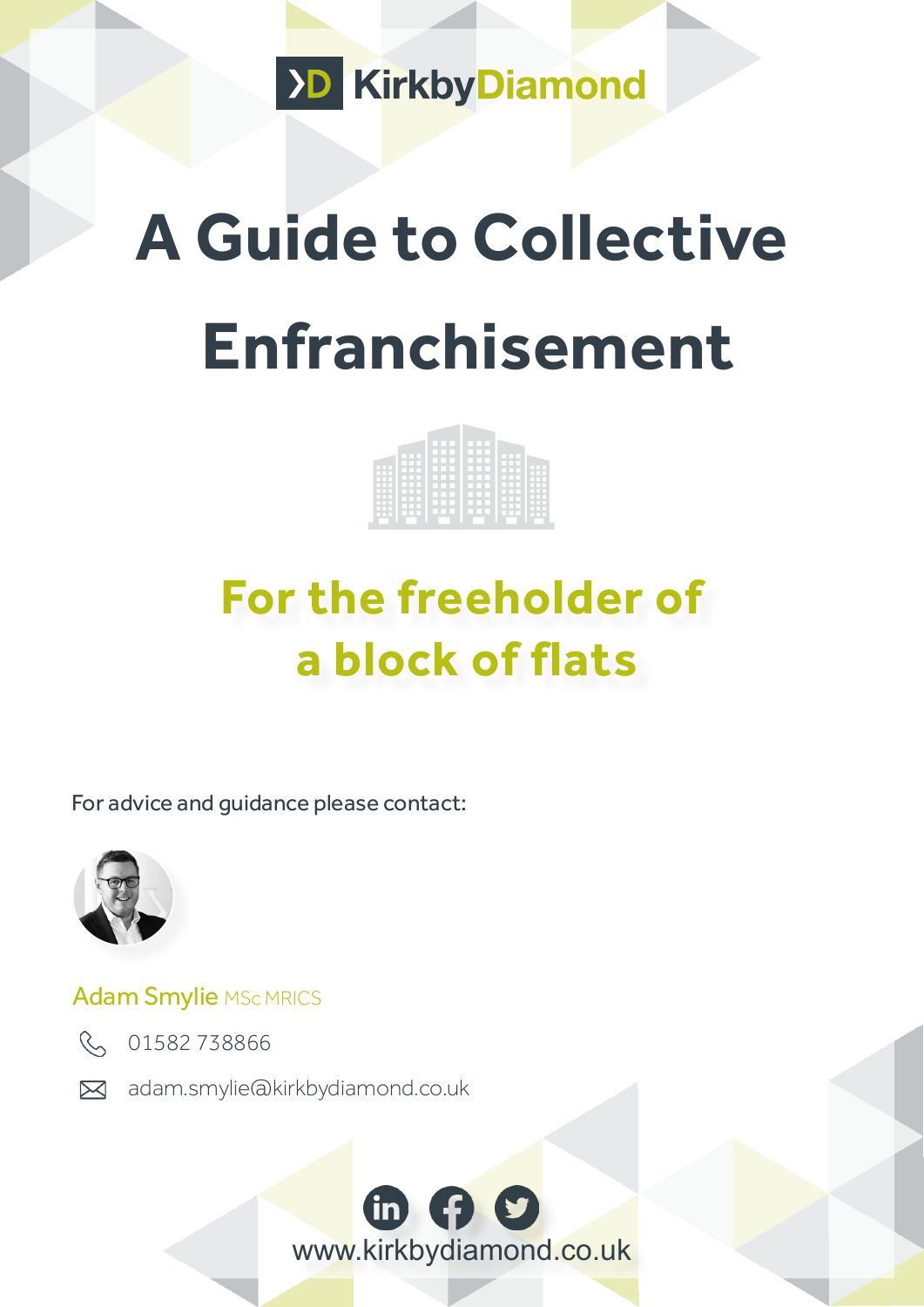### Collective Enfranchisement

The first notice that comes to the attention of a freeholder that the lessees of a block intend to enfranchise may be the receipt of a Section 13 Notice, (Initial Notice).

That notice will state a date by which a counter-notice must be served, which has to be no less than 2 months after the date of the Initial Notice.

A solicitor can check, whether or not the notice is valid and that all the signatories to the notice are qualifying tenants.

Once it has been established that the nominee purchaser has the right to serve a Section 13 Notice, the landlord has to serve the Counter Notice within two months, including the price which the freeholder believes should be paid for the freehold.

On behalf of the landlord, Kirkby Diamond can inspect as many of the properties within the block that are available to inspect and prepare a valuation under the terms of the Act.

#### The valuation is made up of three different sections being:

- Diminution in the value of the freeholder's reversionary interest **A**
- The valuation of Marriage Value (only where there is less than 80 years unexpired). **B**
- development, loss of the potential to earn income from placing insurance policies etc. **C**